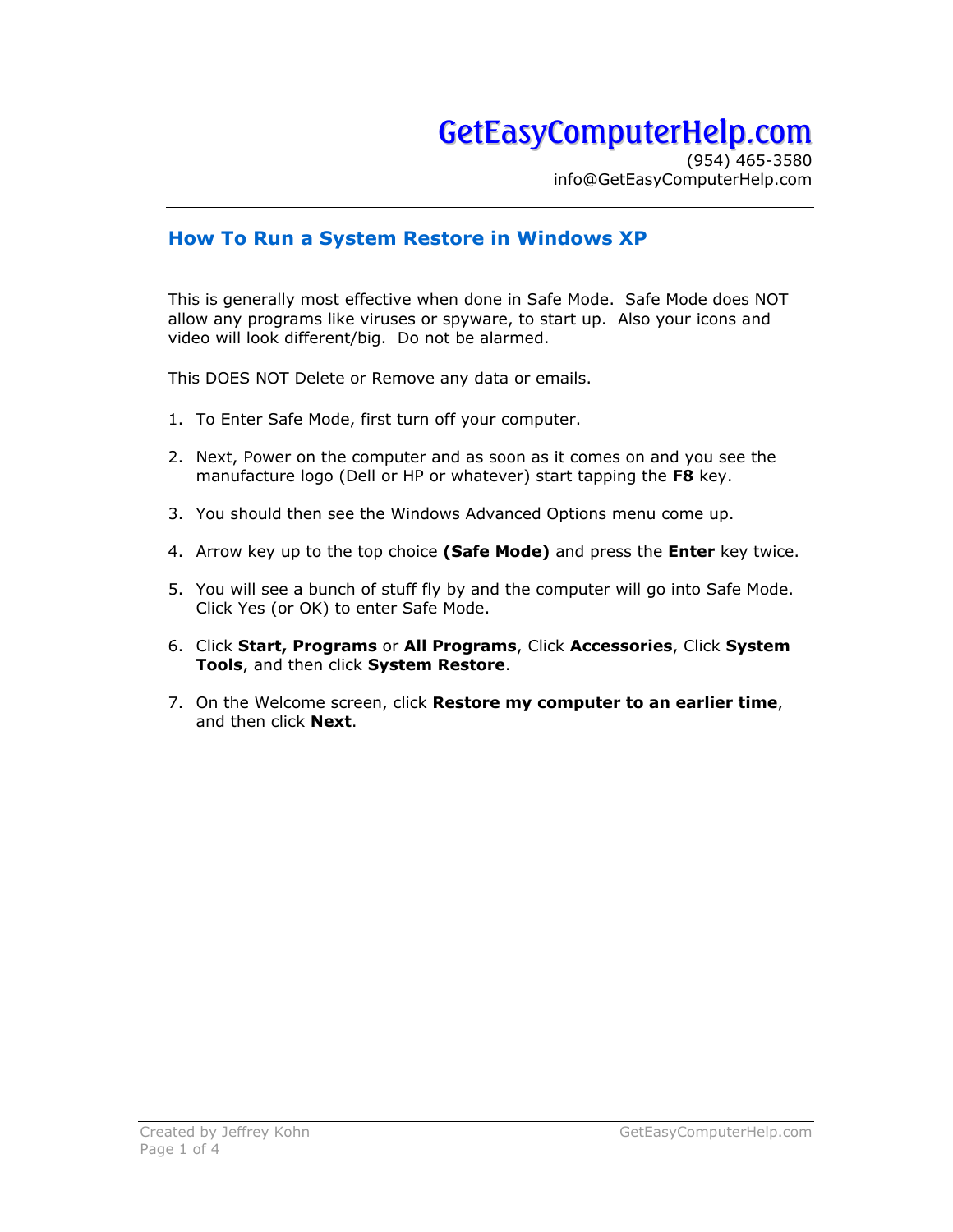

8. On the Select a Restore Point page, select the date from the calendar that shows the point you'd like to restore to, as shown below, and then click Next.

Notes: You can ONLY restore to dates that are BOLD. If they are not bold, a restore point is not available. Also, make sure you restore to BEFORE you were having a problem.

To Change the Month press the Arrow button to the left of the month on the title line,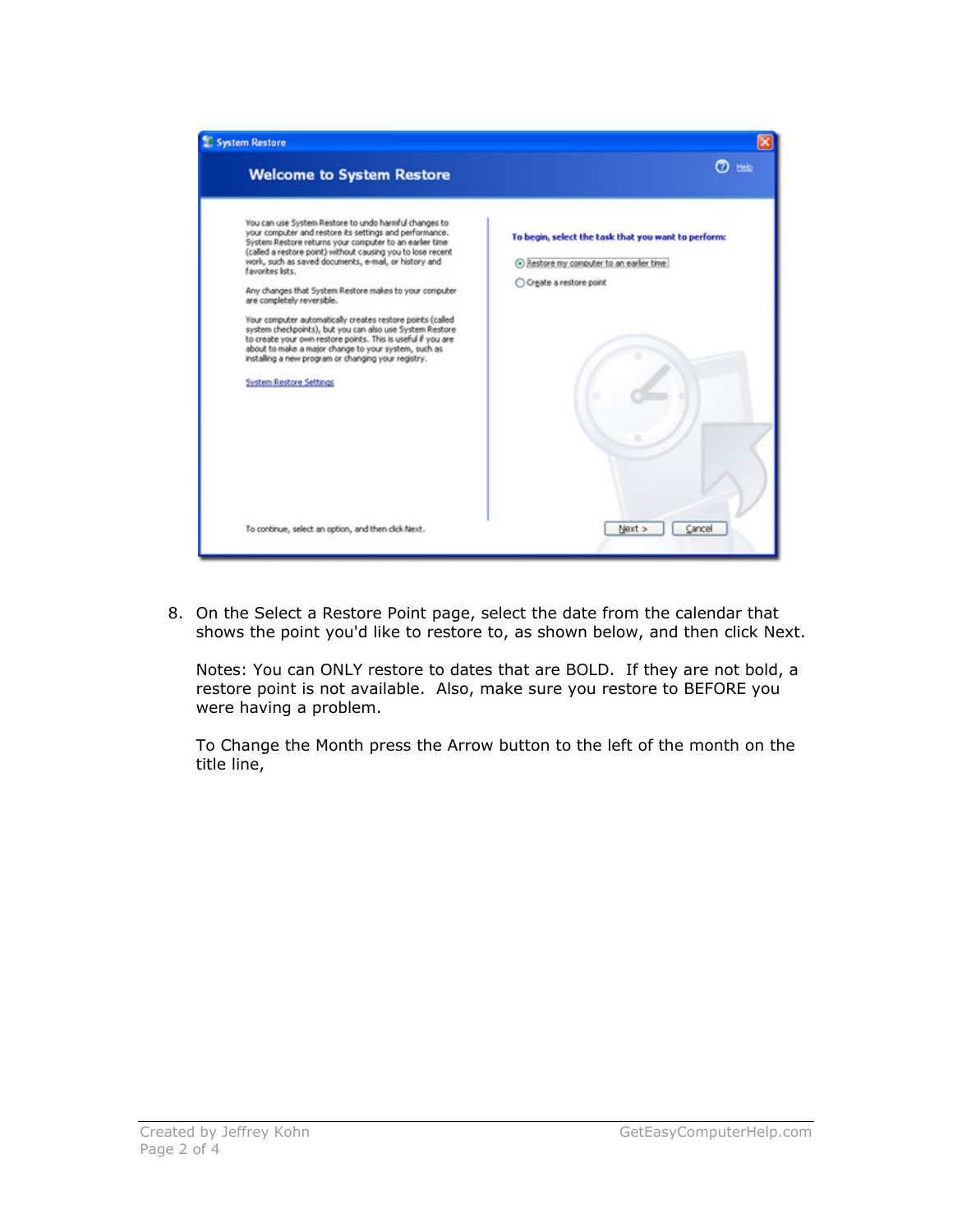|                        | System Restore                                                                                                                                                                                                                                                                                                                                                                                                                                                                                                                                            |
|------------------------|-----------------------------------------------------------------------------------------------------------------------------------------------------------------------------------------------------------------------------------------------------------------------------------------------------------------------------------------------------------------------------------------------------------------------------------------------------------------------------------------------------------------------------------------------------------|
|                        | $\circledcirc$ then<br><b>Select a Restore Point</b>                                                                                                                                                                                                                                                                                                                                                                                                                                                                                                      |
| To Change<br>the Month | The following calendar displays in bold all of the dates that have restore points available. The lat displays the<br>restore points that are available for the selected date.<br>Possible types of restore points are: system checkpoints (scheduled restore points created by your computer),<br>manual restore points (restore points created by you), and installation restore points (automatic restore points<br>created when certain programs are installed).<br>1. On this calendar, click a bold date.<br>2. On this list, click a restore point. |
|                        | <b>August, 2006</b><br>Wednesday, August 02, 2006                                                                                                                                                                                                                                                                                                                                                                                                                                                                                                         |
|                        | Mon Tue Wed Thu<br>Fri Sat<br>Sun<br>There are no restore points created yet for this day. To<br>31<br>$^{30}$<br>restore immediately, pick another day and restore point,<br>and then try again.<br>10<br>11<br>12<br>6<br>15<br>16<br>17<br>13<br>14<br>18<br>19<br>22<br>23<br>24<br>żs<br>26<br>20<br>21<br>29<br>28<br>30<br>27<br>31                                                                                                                                                                                                                |
|                        | < Back<br>Next ><br>Cancel                                                                                                                                                                                                                                                                                                                                                                                                                                                                                                                                |

4. On the Confirm Restore Point Selection page, verify that the correct restore point is chosen, and then click **Next.**

| System Restore                                                                                                                                                            |                            |
|---------------------------------------------------------------------------------------------------------------------------------------------------------------------------|----------------------------|
| <b>Confirm Restore Point Selection</b>                                                                                                                                    | $\circledcirc$ the $\circ$ |
| <b>Selected restore point:</b>                                                                                                                                            |                            |
| Friday, November 12, 2004<br>7:49 PM System Checkpoint                                                                                                                    |                            |
| This process does not cause you to lose recent work, such as saved documents or e-mail, and is completely<br>reversible.                                                  |                            |
| During the restoration, System Restore shuts down Windows. After the restoration is complete, Windows<br>restarts using the settings from the date and time listed above. |                            |
| Important: Before continuing, save your changes and close any open programs.                                                                                              |                            |
| System Restore may take a moment to collect information about the selected restore point before shutting<br>down your computer.                                           |                            |
|                                                                                                                                                                           |                            |
|                                                                                                                                                                           |                            |
|                                                                                                                                                                           |                            |
| < Back<br>Next ><br>Cancel<br>To restore your computer to this date and time, click Next.                                                                                 |                            |

5. The computer will shut down automatically and reboot. On reboot, you'll see the Restoration Complete page, and then click OK.